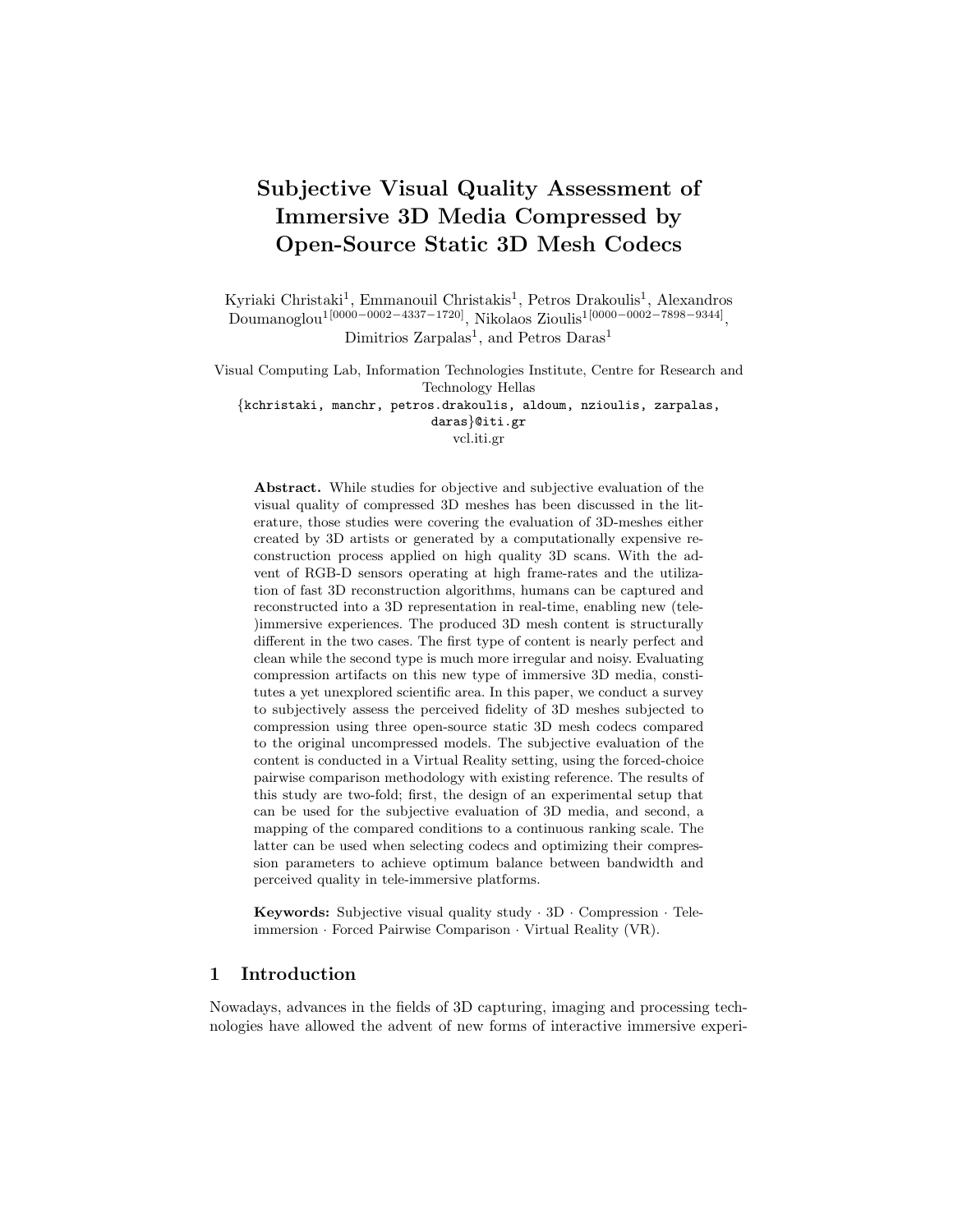#### 2 K. Christaki et al.

ences. Mixed reality and tele-immersive platforms [17, 6], are now investigated as applications that increase user engagement and immersion by embedding 3D reconstructed human representations in virtual environments. These 3D representations usually take the form of 3D meshes. A 3D mesh is a collection of vertices and faces (triangles) that defines the surface of an object in three dimensions. In the previous decades, 3D meshes were mostly created in specialized modeling software by 3D expert artists or generated by 3D reconstruction algorithms operating on real world depth data acquired by 3D scanners. In both scenarios, the 3D mesh outcomes are perfect and clean, as in the first case they are manually crafted and in the second, they are produced off-line by computationally expensive algorithms on high precise depth data acquired by the aforementioned 3D scanners. The real-time production of human 3D meshes in modern mixed reality and tele-immersive platforms, conceptually undergo a similar automatic process as mentioned previously, with the fundamental difference of utilizing computationally cheaper reconstruction algorithms operating on depth data of lower precision, acquired at high frame rates. Contrariwise to the above mentioned perfect and clean meshes, the latter are highly irregular and noisy.

To realize the tele-immersion experience, the human 3D meshes are required to be transmitted in real-time to remote parties, often not without compression. However, in that case, an overly aggressive compression scheme can negatively impact the content quality and the viewer's quality of experience. Oftentimes, the assessment of the geometrical similarity between 3D meshes via objective metrics is used to measure the fidelity of a compressed model to the original. However, objective metrics might not correlate well with viewers' perceived visual quality that may also be related to psychophysical factors. While subjective studies on the visual quality of compressed 3D meshes have been extensively discussed in the literature, the overwhelming majority of those works studied compression artifacts on clean and perfect 3D meshes. Subjectively evaluating compression artifacts on immersive 3D media (3D meshes produced in mixed reality and tele-immersive platforms) is a field not yet thoroughly explored.

In this paper, we try to investigate the impact of the chosen 3D mesh codec and the value of geometric distortion parameter on the subjective visual quality of compressed immersive 3D media. In particular, we examine the geometric distortion artifacts induced by three open-source static 3D mesh codecs on watertight meshes of reconstructed human models, produced in mixed reality platforms. In order to examine possible effects of the mesh production process on the subject's opinion, we perform two independent subjective experiments by using the same codecs and compression parameters but different datasets. The first dataset is composed of human 3D meshes generated by a real-time 3D reconstruction algorithm used in a mixed-reality platform, while the second one consists of samples taken from an open repository containing high quality 3D reconstructed meshes of precisely 3D scanned real world objects. Tested conditions include various codec and compression parameter combinations. Instead of using the conventional approach of a 2D monitor, we chose to use a virtual reality (VR) headset as our display medium. A VR headset allows for realistic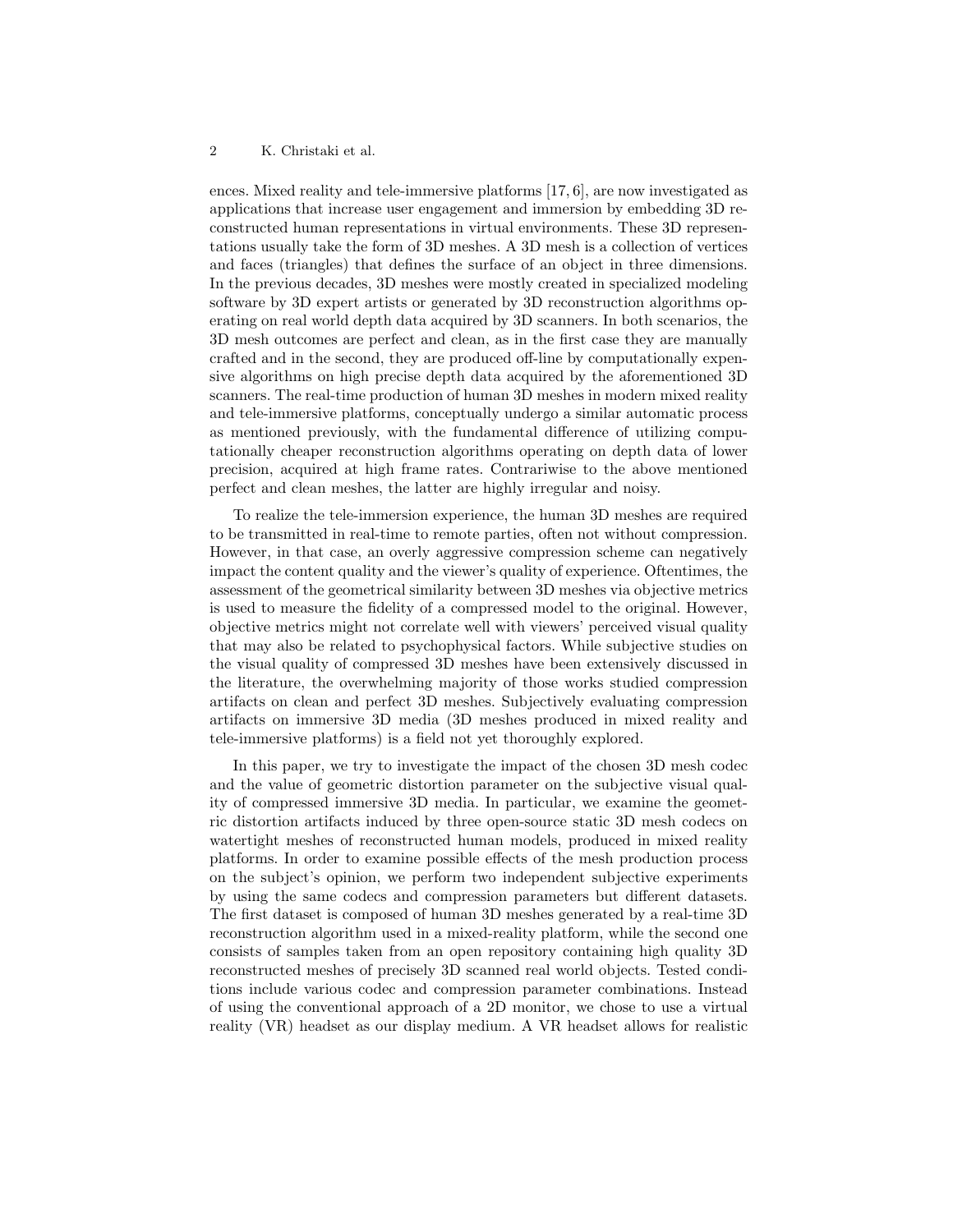and natural viewing of the surveyed content as the (human) 3D models can be observed in real-life sizes. In addition, it is also very aligned with the envisaged applications of tele-immersive content that focus on an elevated feeling of presence and natural interactions.

The main contributions of this paper are:

- The setup of a consistent experiment for subjective evaluation of compressed immersive 3D media in a VR setting.
- To provide a concise analysis of the collected subjective data, leading to an overall ranking of the compared conditions, implicitly capturing the subjective preference on the compression algorithm and distortion levels.
- To provide a side-by-side comparison on how the same compression conditions affect subjective preference depending on the source type of the 3D meshes, being either immersive 3D media or meshes generated by 3D reconstructing high quality 3D scans of real objects.

The rest of the paper is organized as follows. Firstly, in Section 2, we present existing works related to objective and subjective quality assessment, where the effect of one or multiple distortion parameters on 3D mesh and point cloud geometry is examined. Section 3 presents this survey's experimental setup. In Section 4 we present and analyze the survey's results and discuss on the relation between an objective metric (Hausdorff distance) and the acquired subjective ratings. Finally, in Section 5 we conclude by highlighting the main findings of this study.

## 2 Related Work

There exist a number of objective metrics that are used to measure the geometric error between 3D meshes, as there is not a single more appropriate way to measure the difference between 3D geometries [10]. One of the most widely accepted ones, also typically used when comparing the performance of 3D compression methods, is the Hausdorff distance [9]. While objective metrics results might not necessarily agree with the perceived - by the viewers - quality, they are commonly used for evaluating degradation effects on 3D meshes, as subjective evaluation can be time expensive. Nonetheless there are also works that focus on evaluating the quality of 3D meshes and point clouds, affected by distortions, on a subjective basis.

Subjective quality assessment of mesh distortions, other than compression: In [27], the authors perform a subjective evaluation survey to determine how down-sampling or adding coordinate/color noise in 3D point cloud affects the perceived quality using a Mean-Opinion-Score (MOS) methodology. A subjective study of 3D point cloud denoising algorithms with the use of Double-Stimulus-Impairment-Scale (DSIS) methodology is presented in [15] and the correlation with objectives metrics is investigated. However, the focus of this study is to assess the performance of denoising algorithms rather than the quality of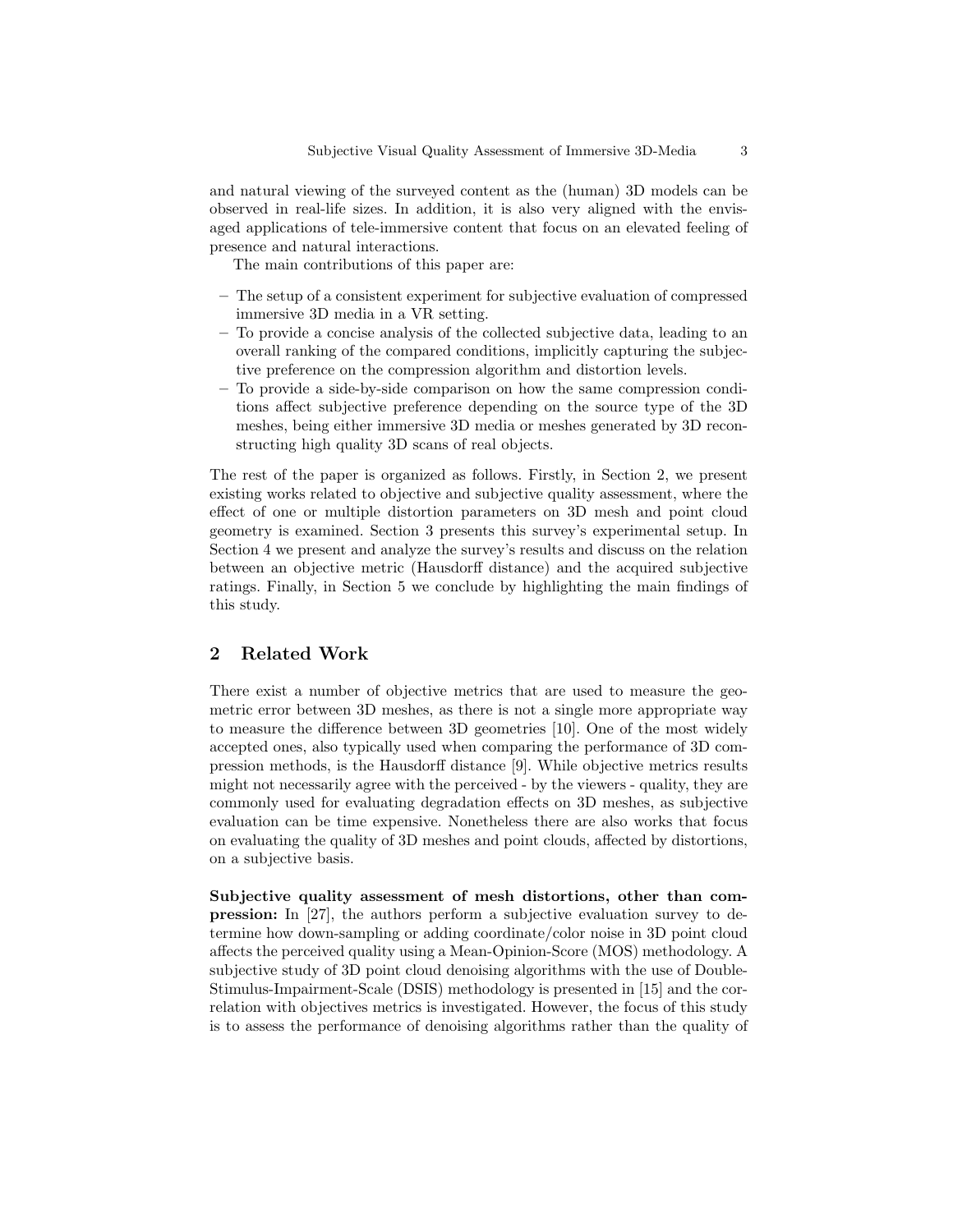#### 4 K. Christaki et al.

the geometry of the compressed meshes. In a later work [8], a subjective evaluation with the use of DSIS methodology and Mean-Opinion-Scores of 3D point cloud models with different noise distortion levels and geometry resolution in an Augmented Reality (AR) environment, is presented. The study concludes that the geometric complexity of the model affects the evaluation score and that there is low correlation between objective and subjective metrics. While relevant, this study is focused on clean models as opposed to immersive 3D media. Another study [25] in VR assesses the impact of the number of mesh triangles on the perceived quality using a pairwise comparison with forced choice. An interesting conclusion is drawn, which is that by displaying the meshes either using a VR headset or a regular monoscopic display, there are no significant differences in the choices of the subjects. This result, however, cannot be safely extrapolated to the effects of compression.

Subjective quality assessment of mesh distortions related to compression: In [16], a subjective and objective evaluation of two point cloud compression schemes, Octree-based and Graph-based compression, is attempted. The authors correlate the subjective results obtained using the DSIS methodology, with two different types of objective metrics, namely, Point-to-Point and Point-to-Plane metrics. However, a typical LCD monitor was used as the display medium during the user study. In a similar context [7], performs a study in order to correlate objective and subjective metrics for the evaluation of point clouds subjected to realistic degradations. An interesting finding is that although there is a strong correlation between subjective and objective metrics in noise related distortions, they do not correlate well in the case of compression related distortions. While relevant to our work, their study is focused on clean point clouds and the evaluation is performed on a flat screen. In [20], an objective and subjective evaluation of different compression algorithms applied on reconstructed 3D human meshes in a virtual environment is presented. This work, while in the same application area with ours, is focusing on compression of immersive 3D-media without investigating compression artifacts on clean models. Furthermore, the real-time 3D reconstruction method used to produce the human 3D meshes in [20] is one of the first in the field, while in the current paper we use 3D meshes produced by a more recent and higher quality method [6]. Additionally, while the meshes used in [20] are textured, we choose to exclude texturing from our meshes in an effort to eliminate the unwanted effects of texturing on the subjects' choices, as texture masking can greatly reduce the perception of geometric distortions and degradations [11]. Finally, in the present work we consider more recent and open-sourced 3D mesh codecs than [20].

## 3 Experiment

In this section we present the implementation details of the conducted survey by describing the evaluation methodology, dataset generation, compared conditions and details of the experiment.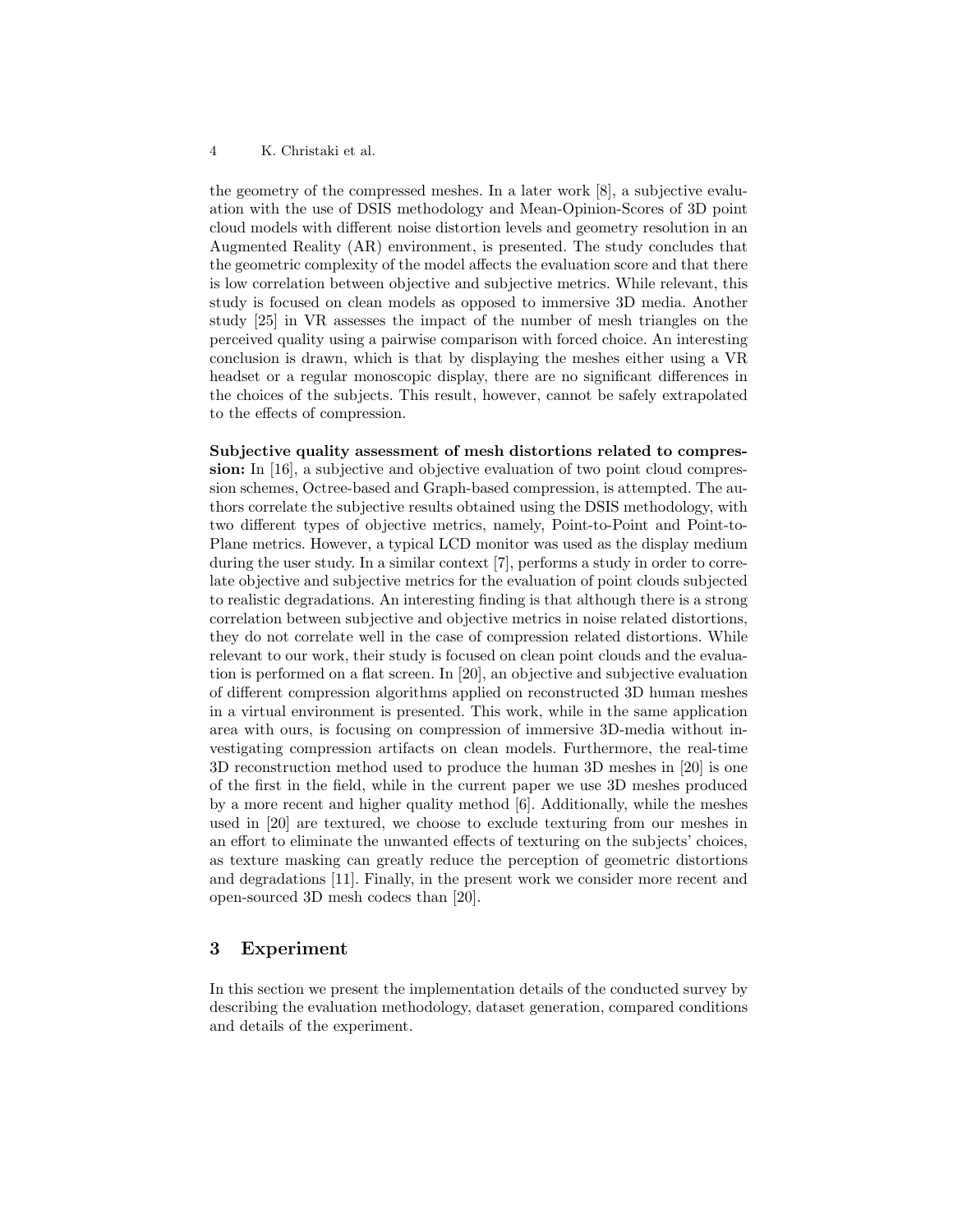

Fig. 1. The 3D models comprising the survey's content. The human 3D reconstructions are presented on top while the scanned objects are presented on the bottom. For each 3D model, a wireframe representation is depicted on the left, followed by a shaded one on the right.

Evaluation Methodology: In both of our experiments we chose a pairwise comparison methodology [21] to evaluate the fidelity of the various conditions to the reference undistorted 3D mesh. More specifically, during the experiment every subject was presented simultaneously with two distorted versions as well as the reference one. Then, each subject was asked to choose which of the two distorted versions bests resembles the reference. The forced choice pairwise comparison method was preferred over standard methodologies recommended by ITU [14],[13] because recent works have shown its superiority in terms of producing statistically robust results with smaller variance [19, 26]. Furthermore, this method is easier to implement and is less mentally demanding for the subjects. However, a significant drawback of this method is that the number of the required comparisons can quickly get prohibitively large if the number of examined conditions is also large. Various ways to mitigate this problem have been investigated [12]. As mentioned in [21], an effective way to deal with this issue is to only consider comparisons between conditions that do not have a big difference in terms of quality.

Datasets: As already discussed in section 1, in order to study the effect of compression distortion in different types of content, mostly related to the mesh production techniques, we use two distinct 3D content groups. The first group ("Model Group  $\#1$ "), comprises a selection of four 3D reconstructed human meshes that were produced by the tele-immersive platform of [6] during four human performance captures. As in most typical cases of tele-immersive application settings, these models suffer from visual artifacts and the presence of noise is apparent. The second group ("Model Group  $\#2$ "), comprises four models taken from the widely acknowledged and used Stanford 3D Scanning Repository [5], namely the "Bunny", "Happy Buddha", "Dragon" and "Armadillo" models.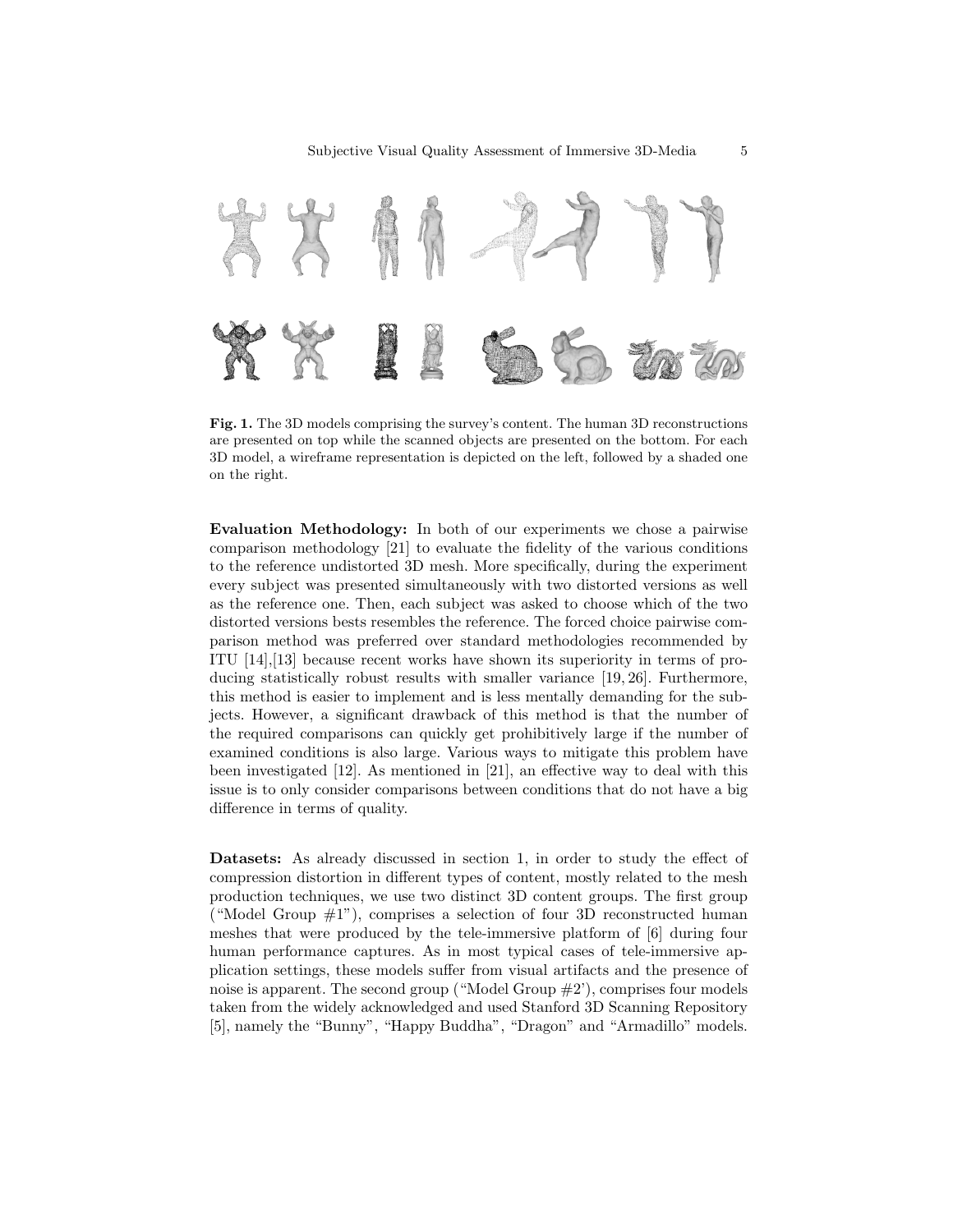These higher quality models, were created via a 3D reconstruction process on higher accuracy 3D scans of real world objects. All the reference models of the two datasets are illustrated in Fig. 1

Compared Conditions: All 3D mesh codecs compress connectivity losslessly and any visual distortions come from geometric loss that is controlled by a quantization parameter expressed in number of bits. Different codecs may use different quantization schemes. While there are four available open source 3D mesh codecs, more specifically, Draco [2, 24], Corto [1, 23, 22], O3DGC [3, 18] and OpenCTM [4], we select the first three, Draco, Corto and O3DGC for this study. From the selected three codecs, Draco and O3DGC use the same quantization strategy leading to visually identical models for the same compression parameters. The only aspect in which those two codecs differ, is in compression performance which is out of this paper's scope. Thus, while we explicitly use Draco in our experiments, the results equivalently apply to O3DGC. The reason why OpenCTM was excluded from our experiments is two-fold. First, and most importantly, including one more codec in the study would result into a much more expensive experiment in terms of time while we would have to take additional measures to counter potential subjects' fatigue. Second, based on an extensive benchmarking we have conducted in our lab, OpenCTM was found to be the least performant codec among the rest in rate-distortion terms.

A forced pairwise comparison methodology comes with a set of restrictions. These are related to the way the number of comparisons scales with the increase in the different levels that are compared. As a result, in order to reduce the burden and stress of the survey on the subjects to obtain higher quality results, three compression levels were selected. These are directly mapped to the quantization bits of each codec, and more specifically, 10, 11 and 12 bits were the target of this study. This choice was based on the empirical assessment that 9 bits produced unpleasing visual results, but even more importantly, it produced a bigger difference in visual quality when compared to the results of 10 bits than the other incremental combinations of the higher quantization bit levels. This would manifest in a clear and universal selection of the higher quality (10 bits), that would in turn create biased or even erroneous results, as reported in [21]. Further, as aforementioned, adding yet another compression bit into the comparisons, would significantly increase the required comparisons for every subject and make it a lot more demanding. Overall, we evaluate 2 codecs in 3 quantization levels, with comparisons being limited among codecs and neighboring quantization levels. This results in a total number of 11 comparisons for each data sample, compared to 15 when comparing between all possible condition combinations. Since we used 4 models in each dataset, the total number of comparisons required for each model group was 44.

**Survey:** The user study was realized by a VR application, developed in Unity3 $D^1$ , that implemented the pairwise methodology for comparing the visual quality of

<sup>1</sup> https://unity3d.com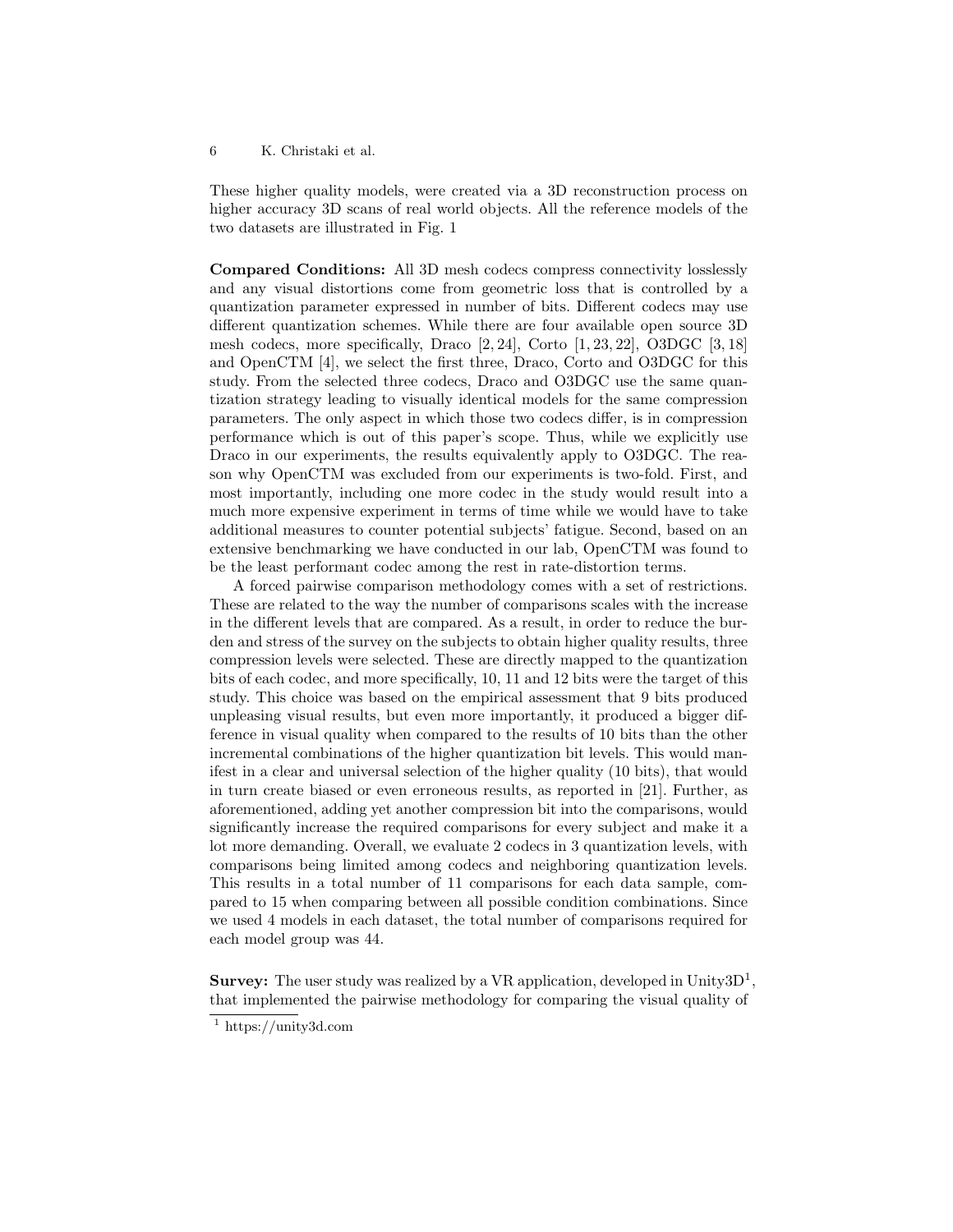compressed 3D content. We used an HTC Vive head mounted display (HMD) that each subject wore. Within the VR environment, each subject was able to view the undistorted (i.e. uncompressed) 3D model in the middle, and the two distorted (i.e. compressed) on its left and right sides. The models were displayed in life size, effectively simulating realistic tele-immersive scenarios. The content was viewed freely as a combination of natural navigation (i.e. physical movement in the real-world) and user interaction. Exploiting the HMD's tracking system, the users were allowed to freely move into the tracking area and thus, inspect the models in a natural manner. In addition, by using the headset's controllers, they were also able to rotate the models around their origin simultaneously to aid them in inspecting their visual fidelity and compare them to the reference. Overall, the study subjects could view and inspect the models in a free viewpoint fashion within the VR environment.

Inside the VR environment, the subjects would vote for the least distorted mesh by choosing one of the side (left/right) models. Left/right positioning was randomized to avoid any bias in the selection process. The 3D content was rendered un-textured, with flat shading, so as to accentuate differences in lighting, therefore allowing surface normal information to influence the perceived quality.

Moreover, we conducted the study using two different control groups, each one paired with a model group. As a result, half the subjects (Control Group  $\#1$ ) only viewed and assessed 3D content of captured human performances (Model Group  $\#1$ ), while the other half (Control Group  $\#2$ ) focused on the widely used high quality scanned objects models (Model Group  $\#2$ ).

There was no time limit imposed on the subjects, instead they could take their time in inspecting the content in their own pace. The average study session duration was 25 minutes, thereby minimizing fatigue which the subjects are more prone to, due to the use of VR headsets. In total, 40 subjects participated in the study, 8 females and 32 males evenly divided in the 2 Control Groups.



Fig. 2. Screenshot from the VR application showing the reconstructed human meshes. The reference model is in the middle while the two distorted are to its left and right.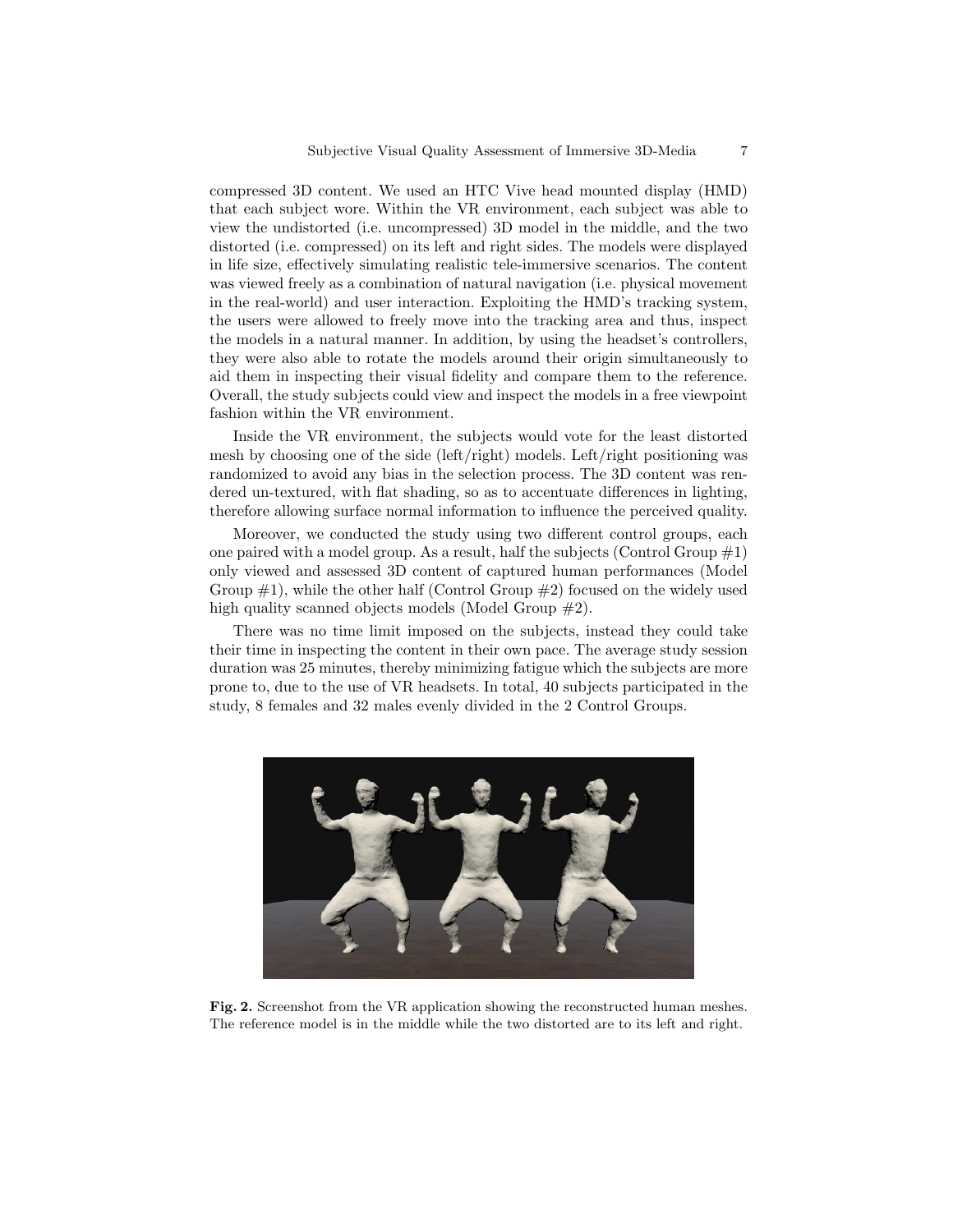

Fig. 3. Survey Results: Subjective ranking score for every compression condition and for both Model Groups. Values are smoothly interpolated in each heat-map. Interpolation used only for visualization purposes. The underlying domain is discrete.

## 4 Results

After collecting the responses from all the subjects in our pairwise comparison survey, we processed these data using the toolbox provided by Perez-Ortiz and Mantiuk [21]. This results in an assignment of a rating in a continuous scale to each of the compared conditions. By default, a zero rating is given to the worst, as perceived by the subjects, condition. No voting outliers were detected in our subjects for either of the control groups, as reported by the use of the toolbox [21]. The final ratings for both groups are illustrated in Fig 3 as heat-maps. Moreover, Fig. 4 presents the rankings and their corresponding 95% confidence intervals for both control groups (left and middle for Control Group  $#1 \& #2$ respectively). The scores can be interpreted as such: a rating difference of a single unit between two conditions means that in a hypothetical comparison between these conditions, the probability of a subject to choose the one with the higher rating is 75%. A detailed mapping between probabilities and quality scores are depicted in Fig 4 (Figure re-printed with permission from [21]).

During the experiment, the majority of the subjects commented on the difficulty in distinguishing the differences between the compared conditions and the reference mesh. Despite this fact, it is obvious from the results that they had a clear preference towards meshes compressed with a higher number of quantization bits across codecs and model contents. This difficulty in making a confident vote, interestingly aligns with a similar outcome presented in [25], where subjects were asked to subjectively evaluate the visual quality of simplified meshes (meshes with less number of triangles compared to the original). In [25], despite the subjects reporting a guessing behavior in their votes, their choices actually aligned with the true quality of the meshes (i.e. meshes with higher number of triangles were consistently voted preferable).

In our case, the transition from 10 to 11 bits had a higher impact on subjective visual quality than the one from 11 to 12, especially for the immersive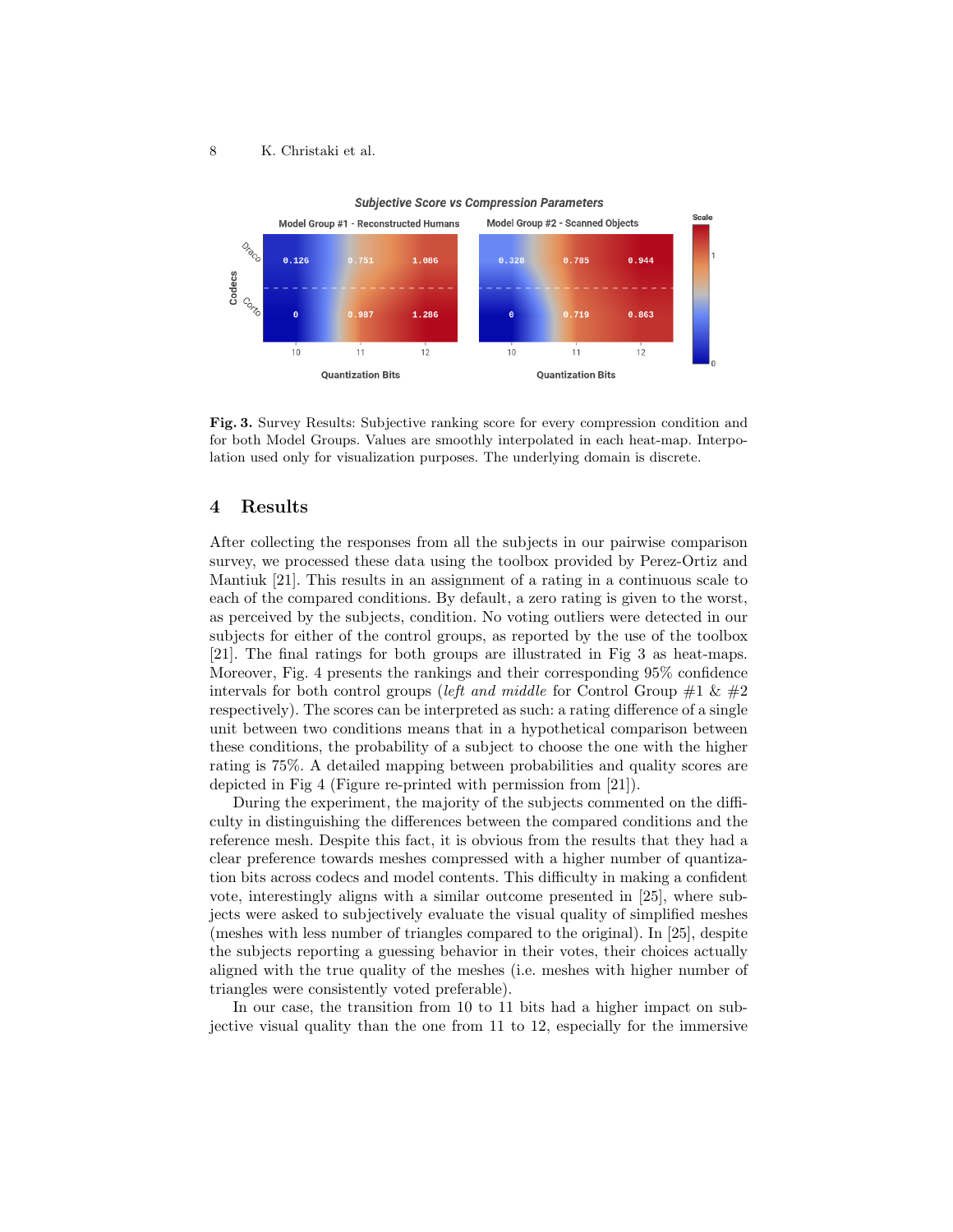

Fig. 4. a,b) Survey Results: Quality scores of the compared conditions and their confidence intervals. c) Mapping of the difference in the rating between two conditions into the estimated probability of a random subject to select the condition with the higher rating. Reprinted from "A practical guide and software for analysing pairwise comparison experiments." by Perez-Ortiz, M., Mantiuk, R.K, ArXiv e-prints (Dec 2017). Reprinted with permission.

3D media content (Model Group  $#1$ ). Further, as illustrated in Fig. 4, there is a greater confidence in assessing the drop in perceived quality when switching to 10 bits. Instead, there is a high overlap between 11 and 12 bits, showcasing the difficulty in selecting between them. Nonetheless, there was a perceived difference in the upper quantization bits, as indicated by the rankings, albeit with lower confidence. One one hand, this is reasonable as increasing the quantization bits should progressively lead to less perceived differences between the encoded contents. This is expected as the distortion would be getting smaller given that the gains are diminishing. In other words, the high overlap of confident intervals is an indicator that we approach the perception threshold. On the other hand, understanding where the first jump in perceived quality happens is a very important indicator when choosing the quantization level.

For the "noisy" models (Model Group  $#1$ ), Draco was preferred for the lowest bits (10) but Corto was scored as more visually pleasing for the 11 and 12 quantization bits. However, for the "clean" models (Model Group  $#2$ ), the compressed representation produced by Draco was always preferable to the one produced by Corto for the same number of quantization bits. For the scanned objects (Model Group  $#2$ ), the difference in the relative score between the lowest and the highest rated condition was smaller than in the case of the human meshes. Effectively, there was a larger distribution of the scores, and by extension a wider ranking, for Control Group  $#1$ . This points to an increased sensitivity to distortions for the Model Group  $#1$  that can be attributed to the content itself being actual persons' 3D reconstructions and the fact that we are highly attuned to the human body and face forms. Consequently, such content requires higher presentation quality as it is more susceptible to perceived distortions.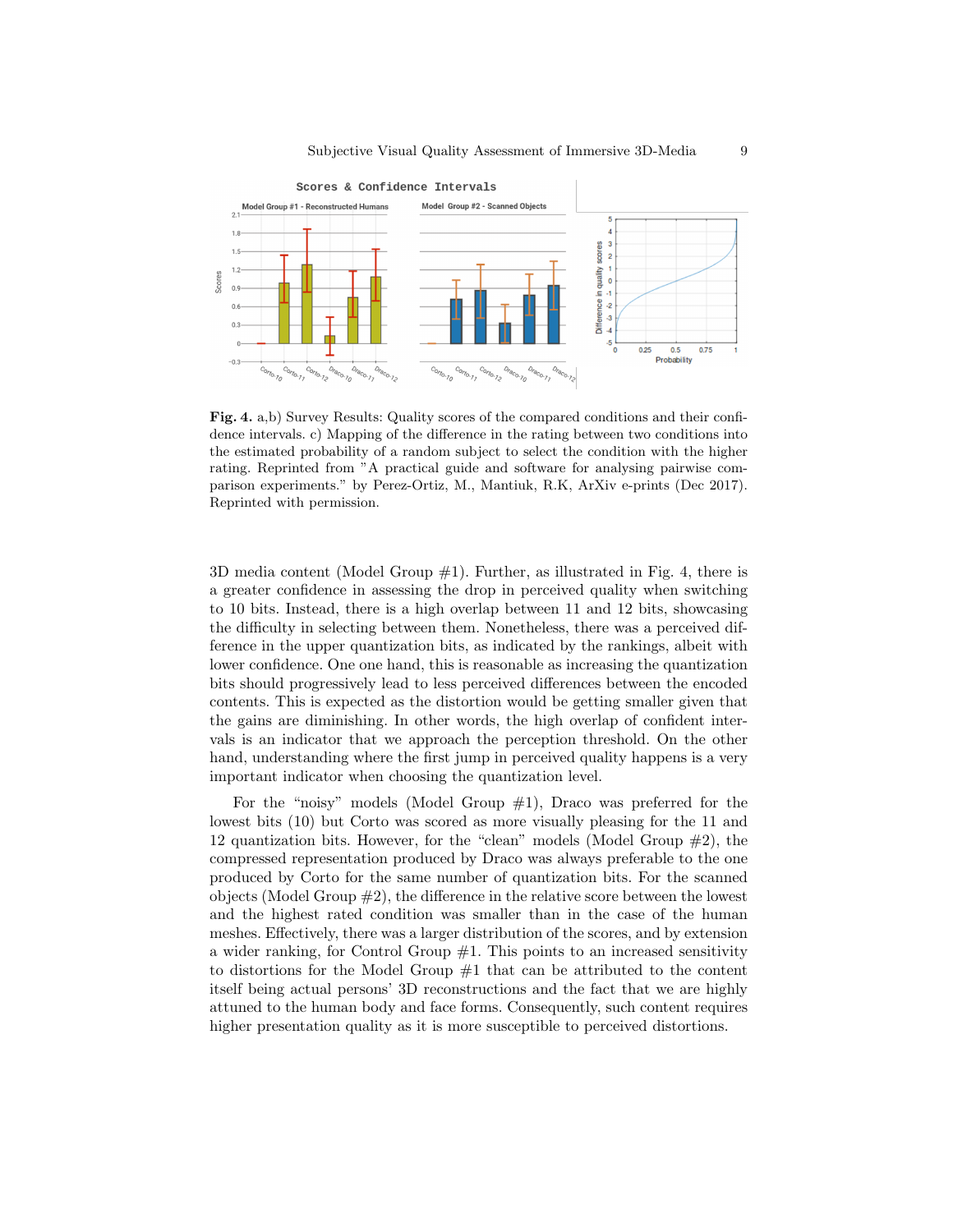| Codec-Parameter | 3D Reco. Human Meshes |        | <b>Scanned Objects</b>                        |     |
|-----------------|-----------------------|--------|-----------------------------------------------|-----|
|                 |                       |        | Hausdorff distance RSD Hausdorff distance RSD |     |
| $Corto-10$      | 0.0012025             | $10\%$ | 0.00111425                                    | 15% |
| $Corto-11$      | 0.00060775            | $9\%$  | 0.00062375                                    | 30% |
| $Corto-12$      | 0.00030325            | 11\%   | 0.00027675                                    | 13% |
| $Draco-10$      | 0.000594              | $11\%$ | 0.00073425                                    | 56% |
| $Draco-11$      | 0.00030525            | $10\%$ | 0.000279                                      | 17% |
| $Draco-12$      | 0.00015               | 8%     | 0.0001365                                     | 13% |

Table 1. Average distortion across models (measured in Hausdorff distance with respect to the bounding box) and its Relative Standard Deviation (RSD) for the two model groups for all compression parameters.

Correlation with objective metrics: Interestingly, the correlation between objective metrics and subjective score is not consistent in the two model sets. The average Hausdorff distances across all models for the same quantization parameters and their Relative Standard Deviations (RSDs) for both Model Groups are presented in Table 1. In the scanned objects group, we notice a strong correlation between Hausdorff distance and the subjective score. Draco codec has smaller Hausdorff distance compared with the Corto one, for the same quantization bits. Therefore, the preference of Draco over Corto among user study subjects, can be easily explained. The human meshes experiment does not seem to follow this pattern. There, users seems to prefer Corto over Draco in all quantization levels, apart from the lowest one. The fact that Corto compressed meshes receive higher subjective score, despite having a greater Hausdorff distance from the original mesh, implies that the human perceived quality does not correlate well with the objective metrics for that Model Group. The high presence of noise in the human meshes may influence the subjects' preference towards Corto compressed meshes, as in that case Corto's quantization scheme may produce subjectively more pleasant forms. This may also mean that codec choice matters for subjective visual quality, depending on the production process of the 3D meshes.

## 5 Conclusion

In this work, we performed a survey to evaluate the effects of compression on the subjectively perceived quality of 3D meshes generated by two different processes: a) human meshes produced by a real-time 3D reconstruction algorithm used in a tele-immersive platform and b) meshes produced by computationally expensive 3D reconstruction algorithms applied on high quality 3D scans of real objects. The evaluation of three open-source static 3D mesh codecs was conducted with two of them producing an exact visual output and only differing in compression performance. The reference meshes were compressed by all codecs in three different distortion levels, controlled by a quantization parameter. The experimental results showed that the quantization scheme applied by each individual codec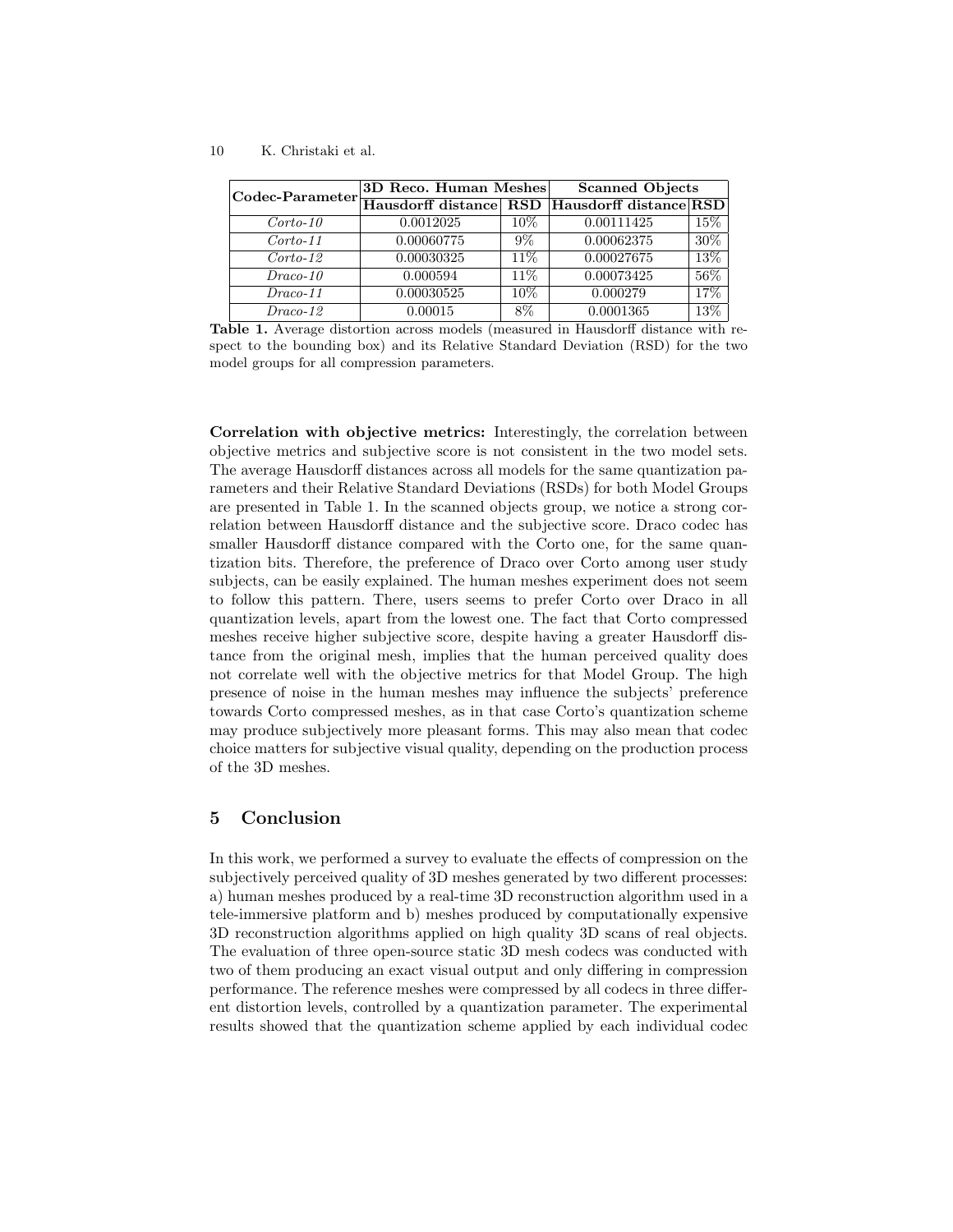matters to the subjective visual quality of the compressed mesh and the preferred codec generally depends on the generation process that produced the 3D mesh. While the distortion levels on the output meshes that were induced by the quantization parameters were distinguished from the subjects, for higher values of the quantization parameter the differences are less apparent. The study was conducted in Virtual Reality to better emulate tele-immersive experience and followed the forced choice pairwise methodology with full reference.

Based on the findings of this work, future studies for tele-immersive applications may discuss on making codec and distortion level choices based on rate-distortion performance of the codecs and the subjectively perceived visual quality of the 3D meshes.

Acknowledgement This work was supported and received funding from the EU H2020 Programme under Grant Agreement no 762111 VRTogether.

### References

- 1. Corto, https://github.com/cnr-isti-vclab/corto, accessed: 2018-06-07
- 2. Google Draco, https://github.com/google/draco, accessed: 2018-06-07
- 3. Open 3D Graphics Compression (O3DGC), https://github.com/amd/rest3d/tree/ master/server/o3dgc, accessed: 2018-06-07
- 4. OpenCTM, http://openctm.sourceforge.net/, accessed: 2018-06-07
- 5. The Stanford 3D Scanning Repository, http://graphics.stanford.edu/data/3Dscanrep/, accessed: 2018-06-07
- 6. Alexiadis, D.S., Chatzitofis, A., Zioulis, N., Zoidi, O., Louizis, G., Zarpalas, D., Daras, P.: An integrated platform for live 3d human reconstruction and motion capturing. IEEE Transactions on Circuits and Systems for Video Technology 27(4), 798–813 (2017)
- 7. Alexiou, E., Ebrahimi, T.: On subjective and objective quality evaluation of point cloud geometry. In: 2017 Ninth International Conference on Quality of Multimedia Experience (QoMEX). pp. 1–3 (May 2017). https://doi.org/10.1109/QoMEX.2017.7965681
- 8. Alexiou, E., Upenik, E., Ebrahimi, T.: Towards subjective quality assessment of point cloud imaging in augmented reality. In: 2017 IEEE 19th International Workshop on Multimedia Signal Processing (MMSP). pp. 1–6 (Oct 2017). https://doi.org/10.1109/MMSP.2017.8122237
- 9. Aspert, N., Santa-Cruz, D., Ebrahimi, T.: Mesh: measuring errors between surfaces using the hausdorff distance. In: Proceedings. IEEE International Conference on Multimedia and Expo. vol. 1, pp. 705–708 vol.1 (2002). https://doi.org/10.1109/ICME.2002.1035879
- 10. Berjn, D., Morn, F., Manjunatha, S.: Objective and subjective evaluation of static 3d mesh compression. Signal Processing: Image Communication 28(2), 181 – 195 (2013). https://doi.org/https://doi.org/10.1016/j.image.2012.10.013, http://www.sciencedirect.com/science/article/pii/S0923596512002019, mPEG-V
- 11. Bulbul, A., Capin, T., Lavou, G., Preda, M.: Assessing visual quality of 3-d polygonal models. IEEE Signal Processing Magazine 28(6), 80–90 (Nov 2011). https://doi.org/10.1109/MSP.2011.942466